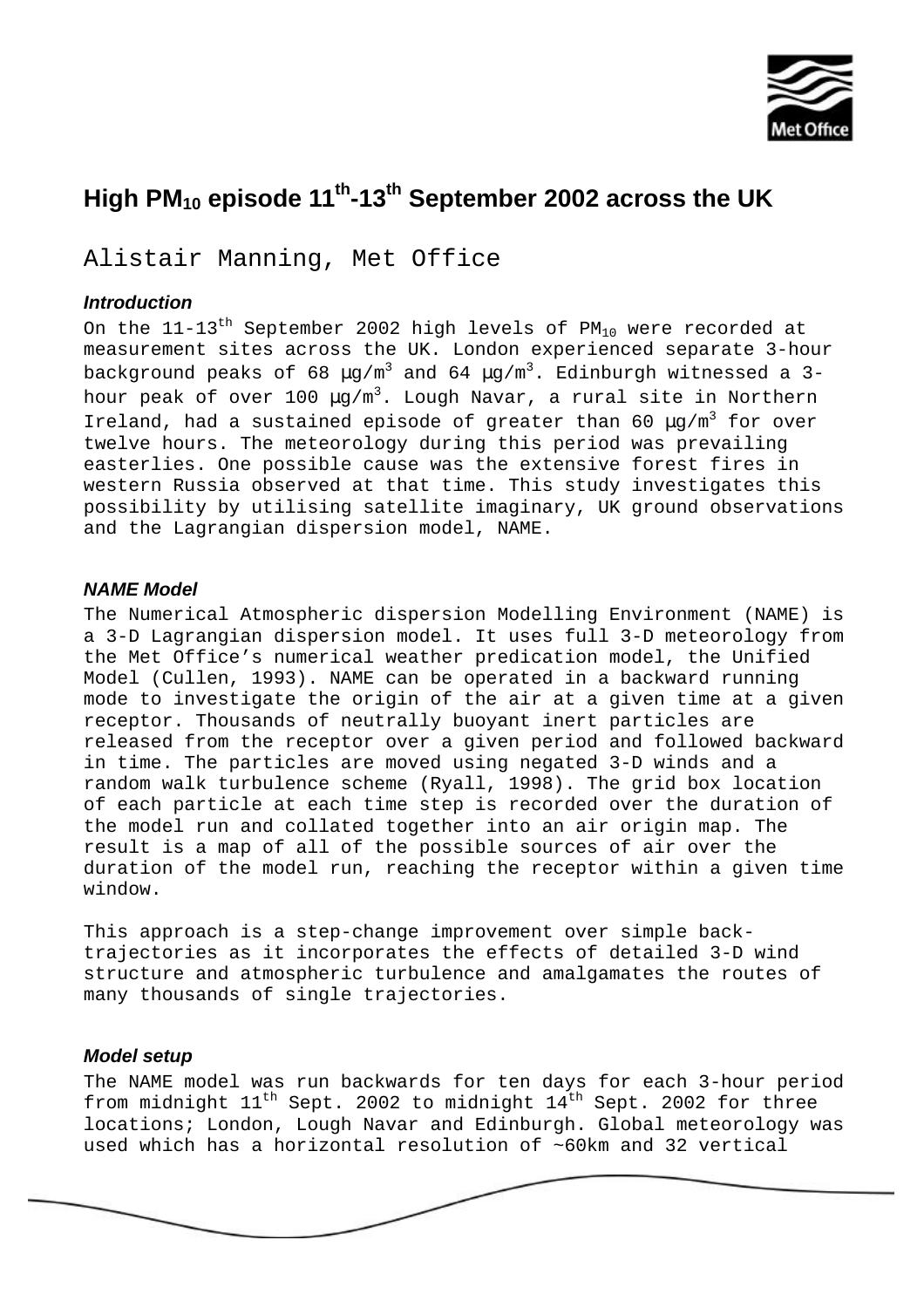

levels. A total of 45,000 particles were released over each 3-hour period of interest between the ground and 80m. Particle position information was collected on a ~60km horizontal by 80m vertical grid extending from  $40^{\circ}$ W to  $60^{\circ}$ E and  $20^{\circ}$ N to  $80^{\circ}$ N. The particles were assumed to be inert and therefore no account was taken of dry or wet deposition, sedimentation or chemical changes. The amount of material released was arbitrarily set to 1 g/s.

#### *Results*

The satellite images from the Moderate Resolution Imaging Spectroradiometer (MODIS) rapid response team at NASA-GSFC (http://earthobservatory.nasa.gov/NaturalHazards) clearly show the wide extent of forest fires in Western Russia in late August to early September 2002. Figure 1 shows the image taken on the  $4<sup>th</sup>$ September. From the images the geographical extent of the fires has been estimated to be contained within the region  $28^{\circ}E - 40^{\circ}E$ ,  $52^{\circ}N$  - $60^{\circ}$ N.

Figure 2 shows the modelled air origin maps for London for the 3 hour periods ending at (a) 00Z 12/09/02, (b) 06Z 12/09/02 and (c) 12Z 12/09/02. The four corners of the domain encompassing the fires identified in the satellite images have been marked (+) in each plot and the location of the receptor has also been highlighted  $(x)$ . The plot is contoured with darker shades representing greater contributions.

Figures 3a-c show the timeseries of observations of  $PM_{10}$  and modelled contribution from the domain encompassing the fires (see figure 2) at London, Edinburgh and Lough Navar. The observations shown for London are the average  $PM_{10}$  values measured at the Bloomsbury and North Kensington sites.

The double peak structure (figure 3a) in the London observations is reflected in the modelled concentrations. The air-origin maps for the times of the two peaks and the low point in-between are shown in figure 2. The map of the 3-hour period marking the low point (figure 2b) shows that the origin of the air was more diffuse with significant contributions from the Atlantic. The observations are uniformly elevated by background levels of  $15-30 \mu q/m^3$ , reflecting the normal diurnal pattern of  $PM_{10}$  concentrations at London during an easterly flow. The second observed peak for the period 9am – noon will have a significant extra burden from local traffic sources compared to the first peak at 9pm - midnight. The timings of the peaks in the observations are identical to those modelled, namely at the 3-hour periods centred on 22:30 11/9/02 and 10:30 12/9/02. Considering the first peak, the increase in the measured value is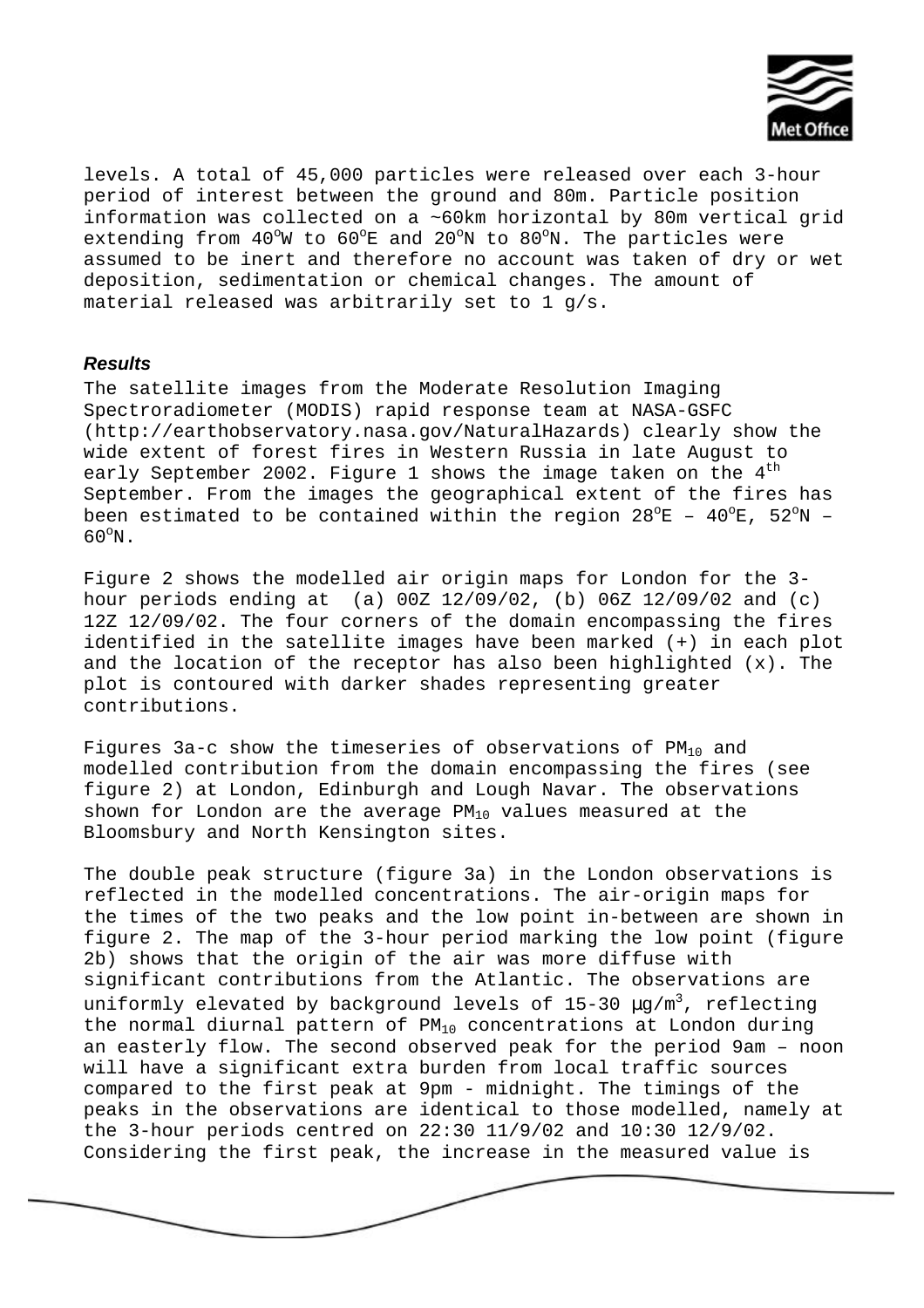

approximately 53  $\mu$ g/m<sup>3</sup> (assume the background is 15  $\mu$ g/m<sup>3</sup>) whereas the model produces a peak reaching  $8.9e-5 \mu q/m^3$ . The model total is assuming all 225 grid boxes in the fire-area domain are each emitting 1 g/s of material. In order to scale this modelled value to the measured value, a total fire source of 134 g/s (12 Mtonnes per day) would be required. Using the same method but a background level of 30  $\mu$ g/m<sup>3</sup> to reflect increased morning traffic, the second peak implies a total fire source of 19 Mtonnes per day.

The timeseries at Edinburgh, figure 3b, shows that the observed and modelled peaks are consistent with an indication that the model timing of the peak is 1-3 hours ahead of the observed peak. Assuming a background level of 20  $\mu$ g/m<sup>3</sup>, the scaling technique implies a total fire source of 25 Mtonnes per day.

The timeseries at Lough Navar, figure 3c, of the observed  $PM_{10}$  and the modelled values show good agreement with the single sustained (more than 12 hours) episode occurring simultaneously in both. Assuming a background level of 10  $\mu q/m^3$ , the scaling technique implies a total fire source of 22 Mtonnes per day.

From the satellite pictures it is probable that only 5-10% of the domain area is actually on fire, this would reduce the average total fire source from 20 Mtonnes per day to 1-2 Mtonnes per day. These numbers are based on the assumption that the effects of all of the fires in the domain are observed and that there was no loss of material due to wet or dry deposition during transport from the fire domain to the UK.

A report by NOAA (www.arl.noaa.gov/ss/transport/fires.html) estimated the amount of particulate matter emitted from a hectare of burning forest was 5kg/hr. The area identified in the satellite is approximately 67 Mha and if it was all burning forest this would produce approximately 8 Mt of particulate matter per day. This quantity is an over-estimation because only a relatively small fraction of the whole area was ablaze. The amount of material lost during transport to the UK will be significant but further work is required to attempt to quantify this.

The start times of the episodes at the three locations are significantly different. At London it began at  $6$ -9pm  $11<sup>th</sup>$  Sept., at Edinburgh it was 3-6am 12<sup>th</sup> Sept. and at Lough Navar the episode didn't start until 9am-noon  $12^{th}$  Sept.. The observed episode start times are all mirrored by the modelled arrival times of air from the identified fire-domain.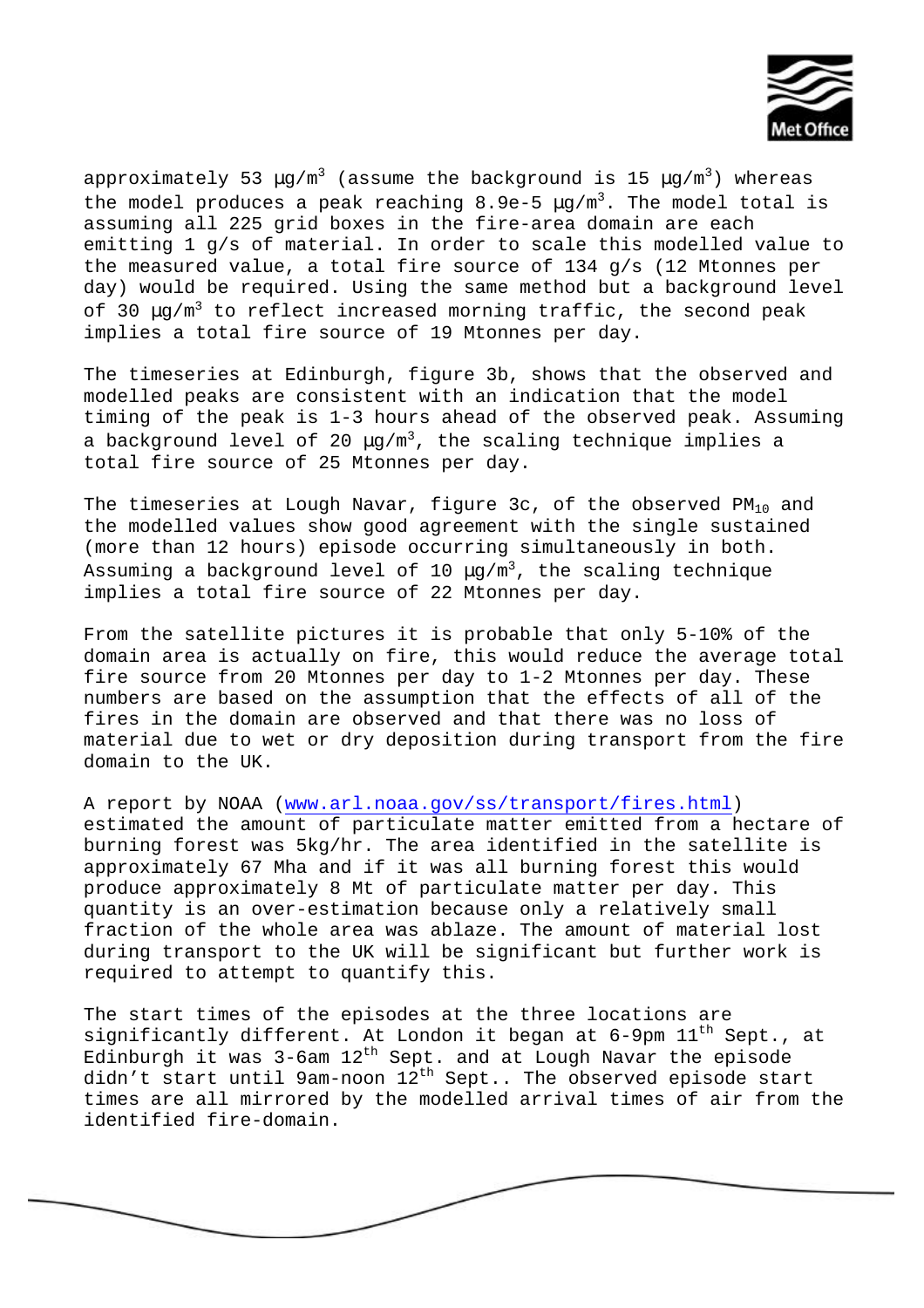

# *Conclusions*

The NAME modelling of the transport of air from the region in Western Russia identified as an area with significant forest fires coincides with an observed episode of high  $PM_{10}$  across much of the UK. This study concentrated on three locations; London, Edinburgh and Lough Navar. At each location the start and end times of the observed episodes are consistent with the modelling of air transported from the fire region, even the double peak structure in the observations at London are replicated by the modelling. The extent of the fire region was estimated from high resolution satellite imaginary.

By a relatively crude scaling argument the magnitude of the fires in Western Russia would need to have been between 1-20 Mtonnes per day during the period when air from that region dispersed to the UK. This value ignores the potentially large loss processes on route due to wet and dry deposition and sedimentation. The travel time from the fire area to London was estimated to be 7-9 days. This estimated value is of the same order of magnitude as that calculated assuming an emission rate from the literature of 5 kg/Ha/hr.

Further work is required to explore the impact of deposition and sedimentation on the material transported from Western Russia to the UK during the period of the fires. It would also be interesting to apply this approach at other European sites closer to Western Russia and also to assess the impact of the episode on other species such as carbon dioxide, carbon monoxide and methyl chloride.

#### *Bibliography*

Cullen, M.J.P., The Unified Forecast/Climate Model, *Meteorological Magazine UK*, 1449, 81-94, 1993

Ryall, D.B. and R. H. Maryon, Validation of the UK Met Office's NAME model against the ETEX dataset, *Atmospheric Environment*, 32, 4265-4276, 1998.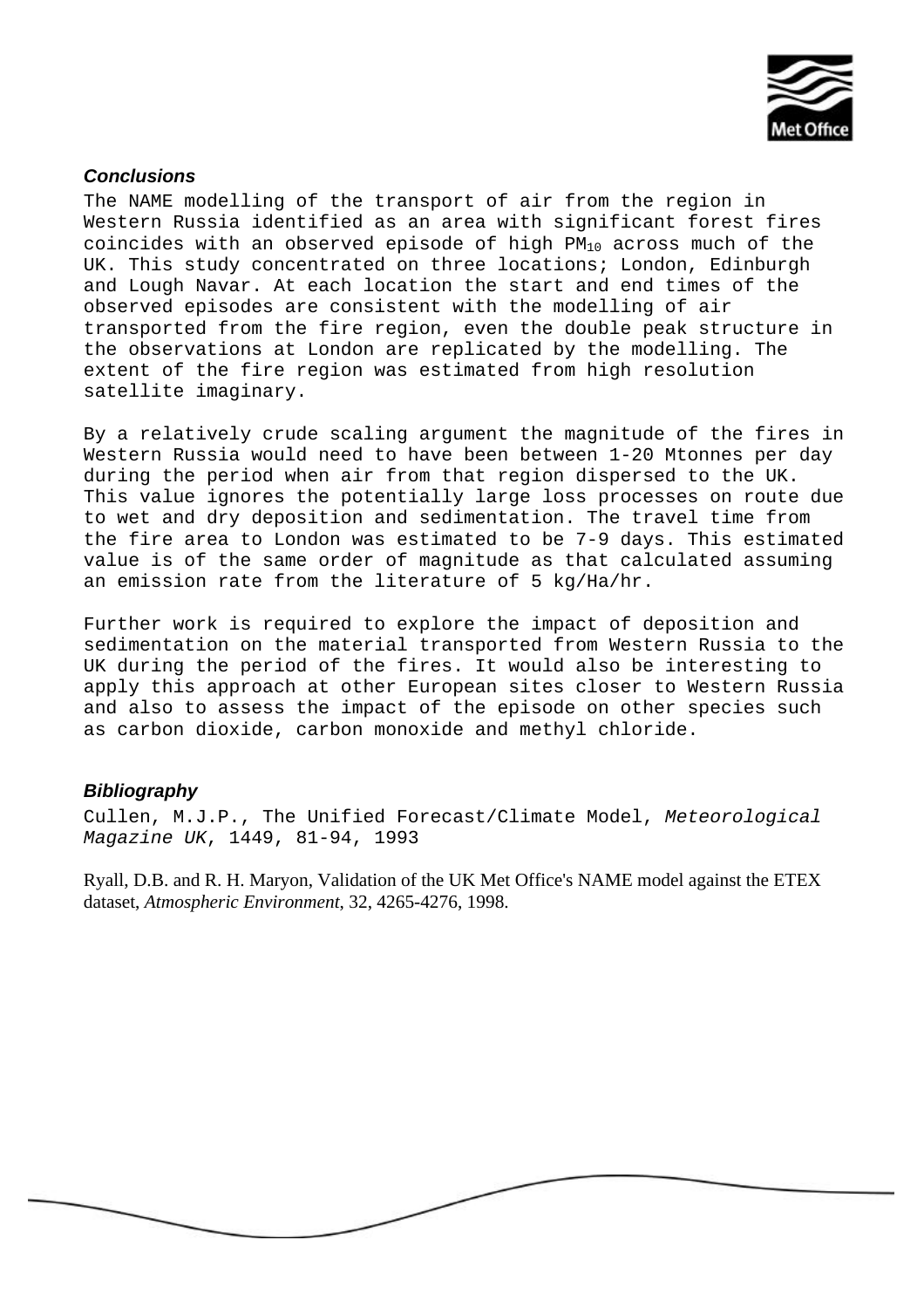

# Figure 1: Satellite image of western Russia from MODIS for the  $4^{\text{th}}$ Sept 2002

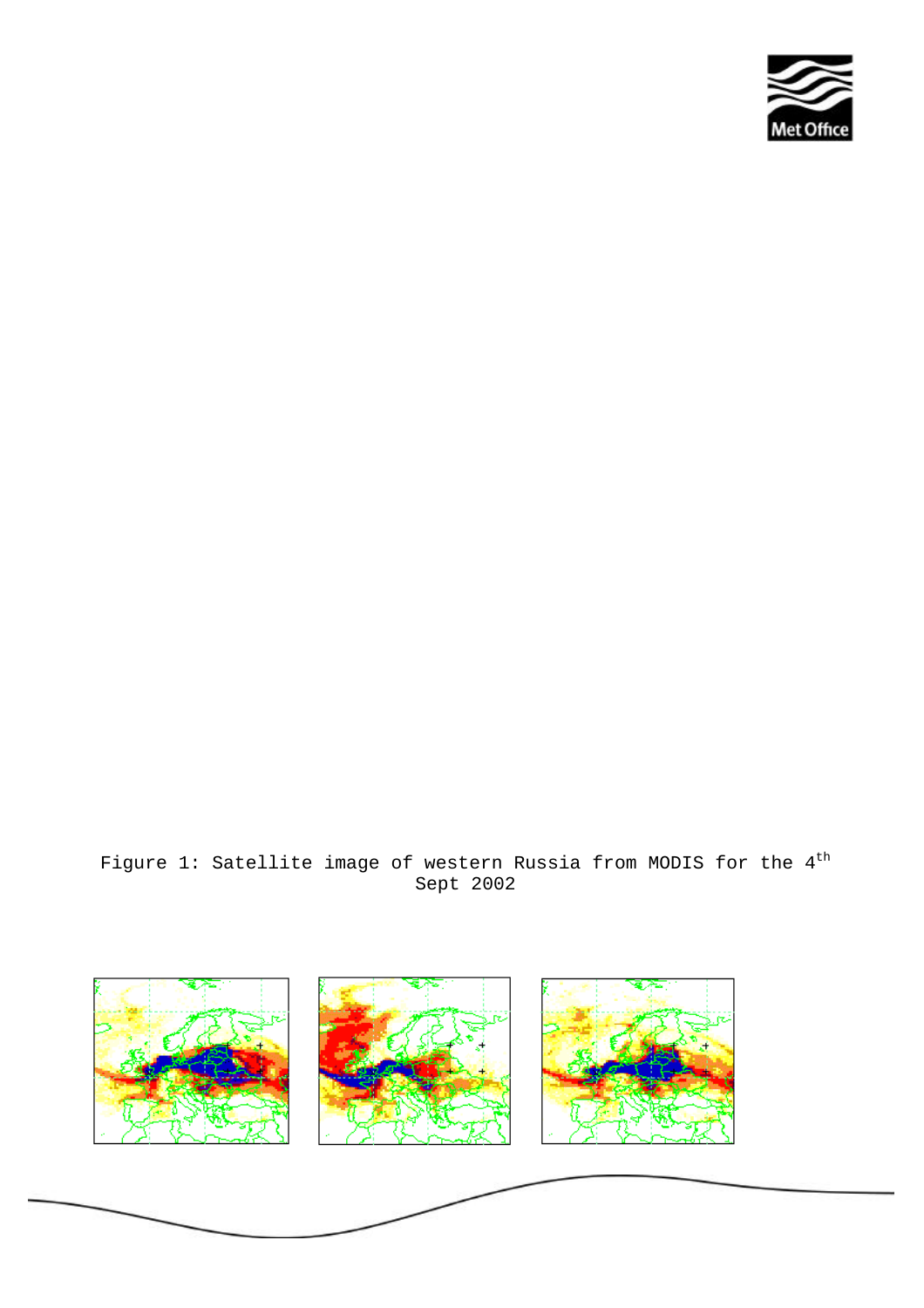

Figure 2: 10 day Back-attribution maps for London, 3 hour periods ending (a) 00Z 12/09/02, (b) 06Z 12/09/02 and (c) 12Z 12/09/02